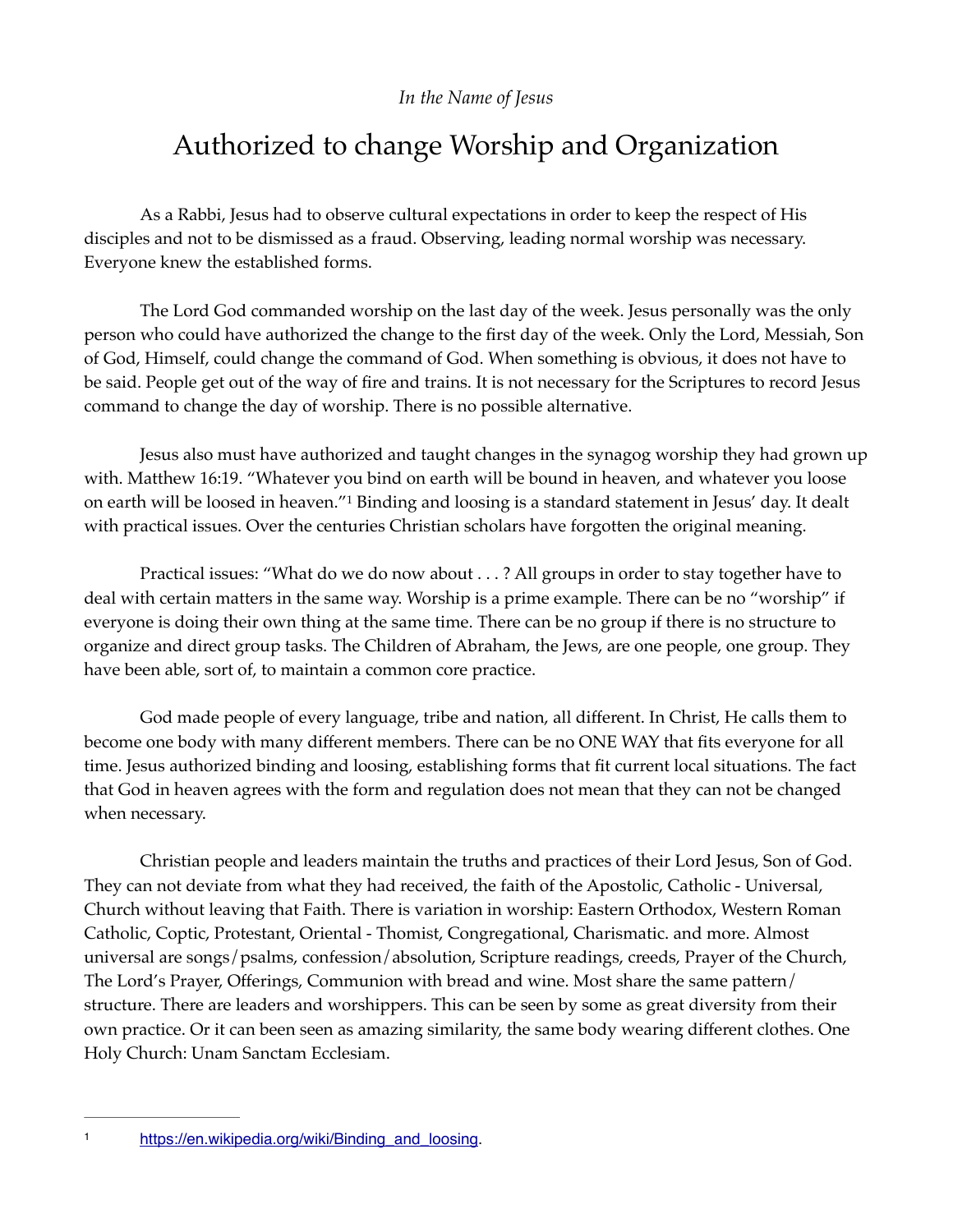The early Church adopted different forms from the Temple and synagog worship. Early creeds replaced the Shema, the Kyrie in its long form replaced the Aleinu and the Prayer of the Church, the Amidah. Kyrie eleison is Greek. It was kept in the Latin Mass and maintained into the 20<sup>th</sup> century by the liturgical Lutherans, Anglicans and more. Even the Coptic Church keeps the Greek Kyrie eleison. Synagog worship is nearly unchanged to this day, rigid, rooted in Hebrew and centered on the leader. Church worship usually is more open to change, has more congregational involvement and uses the popular language. There is strong desire in some groups to maintain the most ancient practices. They value the unchanging eternal nature of God. Some groups value the active dynamic God. They seek to experience God's transforming Spirit in new worship form. No one way fits everyone.

Organizational forms also have wide variety, from hierarchical to congregational, from local to denominational ownership, control and oversight. In some places the Church and the Government are a unified organization. Leadership training ranges from apprenticeship to formal instruction. The normal flux and change over the years, schisms and reunifications, conditions requires organizational changes. "Binding and Loosing" allows for those. It authorizes modifications.

The first recorded example of this is the Apostolic Council in Acts 15. They had a practical question. What do Gentiles have to do to be considered Christians? Some said they first, also, had to become Jews following the established Pharisees' procedure for proselytes, circumcision and adherence to the whole Jewish Torah rulings. The Council exercised the authority to bind and loose.

All this diversity is disorganized. That seems wrong to some. They would like to see one Christian Church Organization, that would demonstrate the unity of the Church. God's ways are always better. Any organization can be corrupted, misused. They are based on human power. Satan would love that. The real Unity of the Church is spiritual. It is expressed spiritually and seen spiritually. Those with eyes to see, see and rejoice in that unity. It also means that while Satan can attack and corrupt pieces for a time, the whole Church cannot be overcome. The whole is stronger than the members.

Since God is Love and the Gospel is Love, the nature of the Christian life is love. The abiding presence of the Spirit of Christ, His salvation ,is seen, witnessed, effected by the love of all the members for one another. "By this all men will see you are my disciples, by your love for one another. " John 13:35

*To God alone be Glory* 

See my web site for more. <http://thesignofconcord.com>Email [ConcordDove@mac.com](mailto:ConcordDove@mac.com) Stephen H. Funck April 24, 2021.

> He died for all, so that those who live might live no longer for themselves, but for him who died and was raised for them. 2 Cor. 5:15